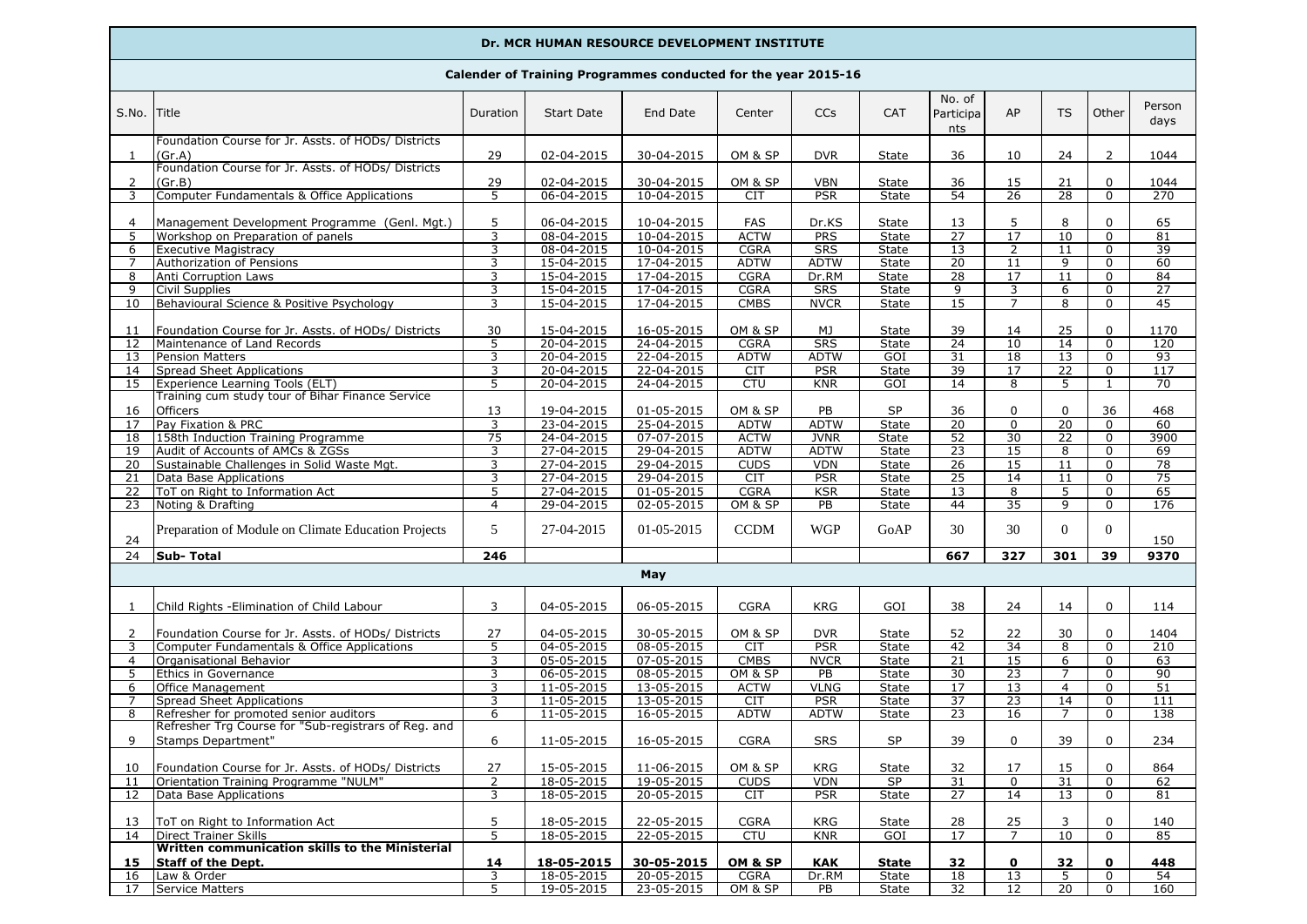| S.No.           | Title                                                                                                      | Duration       | <b>Start Date</b>        | End Date                 | Center                | <b>CCs</b>                    | <b>CAT</b>       | No. of<br>Participa | AP                           | <b>TS</b>                                 | Other            | Person          |
|-----------------|------------------------------------------------------------------------------------------------------------|----------------|--------------------------|--------------------------|-----------------------|-------------------------------|------------------|---------------------|------------------------------|-------------------------------------------|------------------|-----------------|
|                 |                                                                                                            |                |                          |                          |                       |                               |                  | nts                 |                              |                                           |                  | days            |
| 18              | Orientation Training Programme "NULM"                                                                      | 2              | 21-05-2015               | 22-05-2015               | <b>CUDS</b>           | <b>VDN</b>                    | SP               | 41                  | $\mathbf 0$                  | 41                                        | $\Omega$         | $\overline{82}$ |
| 19              | Pay Fixation & PRC                                                                                         | 3              | 21-05-2015               | 23-05-2015               | <b>ADTW</b>           | <b>ADTW</b><br>Dr. KT, IFS    | <b>State</b>     | $\overline{24}$     | 24                           | $\Omega$                                  | 0                | $\overline{72}$ |
| 20              | Training in Secretariat for IAS (P) of 2013 Batch                                                          | 19             | 25-05-2015               | 12-06-2015               | <b>CTU</b>            | /VLNG                         | <b>State</b>     | 12                  | $\mathbf 0$                  | $\mathbf 0$                               | 12               | 228             |
| 21              | Gender Budgeting for Women Empowerment                                                                     | 3              | 26-05-2015               | 28-05-2015               | <b>CUDS</b>           | <b>VDN</b>                    | <b>SP</b>        | 26                  | 6                            | 20                                        | $\Omega$         | 78              |
| 22              | Finance for Non-Finance Executives                                                                         | $\overline{5}$ | 26-05-2015               | 30-05-2015               | <b>FAS</b>            | Dr.KS                         | <b>State</b>     | 11                  | $\mathbf{1}$                 | 10                                        | $\Omega$         | 55              |
| 23              | Orientation Training Programme "NULM"                                                                      | $\overline{2}$ | 29-05-2015               | 30-05-2015               | <b>CUDS</b>           | <b>VDN</b>                    | <b>SP</b>        | 29                  | $\mathbf 0$                  | 29                                        | $\Omega$         | 58              |
|                 | Preparation of Module on Pilgrim Crowd and Volunteer                                                       |                |                          |                          |                       |                               |                  |                     |                              |                                           |                  |                 |
| 24              | Management System                                                                                          | 5              | 04-05-2015               | 08-05-2015               | <b>CCDM</b>           | <b>WGP</b>                    | GoAP             | 26                  | 26                           | $\theta$                                  | $\theta$         | 130             |
|                 |                                                                                                            |                |                          |                          |                       |                               |                  |                     |                              |                                           |                  |                 |
|                 | <b>Basic Course on Disaster Management</b>                                                                 | 3              | 18-05-2015               |                          | <b>CCDM</b>           | MJ                            | State            | 23                  | 15                           | 8                                         | $\Omega$         |                 |
| 25              |                                                                                                            |                |                          | 20-05-2015               |                       |                               |                  |                     |                              |                                           |                  | 69              |
| $\overline{25}$ | <b>Sub-Total</b>                                                                                           | 165            |                          |                          |                       |                               |                  | 708                 | 330                          | 366                                       | 12               | 5081            |
|                 |                                                                                                            |                |                          | June                     |                       |                               |                  |                     |                              |                                           |                  |                 |
| 1               | Foundation Course for Asst. Section Officer's (ADRs.)                                                      | 54             | 01-06-2015               | 24-07-2015               | <b>CTU</b>            | <b>PRS</b>                    | <b>SP</b>        | 95                  | $\mathbf 0$                  | 0                                         | 95               | 5130            |
| 2               | Foundation Course for ASOs (Batch -II)                                                                     | 84             | 01-06-2015               | 22-08-2015               | <b>CTU</b>            | <b>KSR</b>                    | <b>State</b>     | 37                  | 20                           | 17                                        | $\overline{0}$   | 3108            |
|                 | Induction Course for Jr. Auditors/ Typists of State                                                        |                |                          |                          |                       |                               |                  |                     |                              |                                           |                  |                 |
| 3               | Audit Dept.                                                                                                | 122            | 01-06-2015               | 30-09-2015               | <b>ADTW</b>           | <b>ADTW</b>                   | <b>State</b>     | 31                  | 23                           | 8                                         | 0                | 3782            |
|                 |                                                                                                            |                |                          |                          |                       |                               |                  |                     |                              |                                           |                  |                 |
| 4               | Foundation Course for Jr. Assts. of HODs/ Districts                                                        | 28             | 03-06-2015               | 30-06-2015               | OM & SP               | PB                            | <b>State</b>     | 53                  | 19                           | 34                                        | $\Omega$         | 1484            |
| 5<br>6          | Painting Art Camp on "Glorious Telangana"<br>Direct Trainer Skills (DTS)                                   | з<br>5         | 03-06-2015<br>08-06-2015 | 05-06-2015<br>12-06-2015 | OM & SP<br>CTU        | $\overline{PB}$<br><b>KNR</b> | SP<br>GOI        | 108<br>19           | $\overline{\mathbf{o}}$<br>7 | $\overline{\mathbf{0}}$<br>$\overline{9}$ | 108<br>3         | 324<br>95       |
| 7               | Computer Fundamentals & Office Applications                                                                | 5              | 08-06-2015               | 12-06-2015               | CIT                   | PSR                           | <b>State</b>     | 30                  | $\overline{5}$               | 25                                        | $\Omega$         | 150             |
| 8               | Orientation Course on NULM                                                                                 | 2              | 09-06-2015               | 10-06-2015               | <b>CUDS</b>           | <b>VDN</b>                    | <b>SP</b>        | $\overline{31}$     | 0                            | 31                                        | 0                | 62              |
| 9               | Communication & Presentation Skills                                                                        | 3              | 10-06-2015               | 12-06-2015               | <b>CMBS</b>           | $\overline{OVS}$              | $\overline{GOI}$ | 24                  | 10                           | $\overline{14}$                           | 0                | 72              |
| 10              | Refresher for Sas of 2011 Batch                                                                            | 6              | 15-06-2015               | 20-06-2015               | <b>ADTW</b>           | <b>ADTW</b>                   | <b>State</b>     | 44                  | 28                           | 16                                        | 0                | 264             |
| 11              | <b>Spread Sheet Applications</b>                                                                           | 3              | 15-06-2015               | 17-06-2015               | CIT                   | <b>PSR</b>                    | <b>State</b>     | 34                  | 16                           | $\overline{18}$                           | 0                | 102             |
| 12              | Design of Training                                                                                         | 5              | 15-06-2015               | $19-06-2015$             | <b>CTU</b>            | <b>KNR</b>                    | GOI              | $\overline{12}$     | 3                            | $\overline{7}$                            | $\overline{2}$   | 60              |
| 13              | Noting and Drafting                                                                                        | $\overline{4}$ | 17-06-2015               | 20-06-2015               | OM & SP               | $\overline{PB}$               | <b>State</b>     | 29                  | 15                           | $\overline{14}$                           | 0                | 116             |
| 14              | Elimination of Child Labour                                                                                | 3              | 18-06-2015               | 20-06-2015               | <b>CGRA</b>           | Dr.RM                         | GOI              | 23                  | $\overline{7}$               | 16                                        | 0                | 69              |
| 15              | Data Base Applications                                                                                     | 3              | 22-06-2015               | 24-06-2015               | <b>CIT</b>            | <b>PSR</b>                    | State            | 30                  | 17                           | 13                                        | 0                | 90              |
|                 |                                                                                                            | 3              | 23-06-2015               | 25-06-2015               | <b>CCDM</b>           | <b>VBN</b>                    | GOI              | 21                  | 16                           | 5                                         | 0                | 63              |
| 16              | Public Health Response in adaption to climate change<br>Sustainable Livelihoods & skill Dev. for the Urban |                |                          |                          |                       |                               |                  |                     |                              |                                           |                  |                 |
| 17              | Poor (EST & P) (MEPMA)                                                                                     | 3              | 23-06-2015               | 25-06-2015               | <b>CUDS</b>           | <b>VDN</b>                    | <b>SP</b>        | 35                  | $\mathbf 0$                  | 35                                        | 0                | 105             |
| 18              | Human Rights                                                                                               | 3              | 24-06-2015               | 26-06-2015               | <b>CGRA</b>           | Dr.RM                         | GOI              | $\overline{31}$     | 24                           | $\overline{7}$                            | $\Omega$         | 93              |
|                 |                                                                                                            |                |                          |                          |                       |                               |                  |                     |                              |                                           |                  |                 |
| 19              | Ethics in Governance                                                                                       | 3              | 25-06-2015               | 27-06-2015               | OM & SP               | <b>PB</b>                     | GOI              | 41                  | 21                           | 20                                        | 0                | 123             |
| 20              | <b>Ethics for Excellence</b>                                                                               | 3              | 25-06-2015               | 27-06-2015               | <b>CGRA</b>           | <b>KRG</b>                    | State            | 20                  | 17                           | 3                                         | 0                | 60              |
| 21              | <b>Service Matters</b>                                                                                     | 5              | 30-06-2015               | 04-07-2015               | OM & SP               | PB                            | State            | $\overline{28}$     | $\overline{13}$              | $\overline{15}$                           | 0                | 140             |
| 22              | Psychosocial Issues in Disaster Management                                                                 | 3              | 02-06-2015               | 04-06-2015               | <b>CCDM</b>           | <b>WGP</b>                    | <b>SP</b>        | 28                  | $\overline{0}$               | 28                                        | $\Omega$         | 84              |
|                 | Refresher Course on Crowd Disaster Management                                                              | $\overline{2}$ | 11-06-2015               | 12-06-2015               | <b>CCDM</b>           | MJ                            | State            | 33                  | $\Omega$                     | 33                                        | $\Omega$         |                 |
| 23<br>24        | Crowd Management - Nizamabad                                                                               | $\mathbf{1}$   | 27-06-2015               |                          | <b>CCDM</b>           | <b>WGP</b>                    | <b>NGC</b>       | 120                 | $\bf{0}$                     | 120                                       | $\mathbf{0}$     | 66<br>120       |
|                 | Crowd Management - Warangal                                                                                |                | 29-06-2015               |                          | $\operatorname{CCDM}$ | $\ensuremath{\mathsf{WGP}}$   | $\rm NGC$        | $120\,$             | $\boldsymbol{0}$             | $120\,$                                   | $\boldsymbol{0}$ |                 |
| 25              |                                                                                                            | $\mathbf{1}$   |                          |                          |                       |                               |                  |                     |                              |                                           |                  | 120             |
| 26              | School Safety Plan - Mahabubnagar                                                                          | $\overline{2}$ | 29-06-2015               | 30-06-2015               | <b>CCDM</b>           | MJ                            | <b>State</b>     | 29                  | $\mathbf{0}$                 | 29                                        | $\overline{0}$   | 58              |
| 27              | Climate Education Project - Adilabad                                                                       | 1              | 30-06-2015               | $\omega$                 | <b>CCDM</b>           | <b>WGP</b>                    | <b>NGC</b>       | 30                  | $\overline{0}$               | 30                                        | $\overline{0}$   | 30              |
| 27              | <b>Sub-Total</b>                                                                                           | 360            |                          |                          |                       |                               |                  | 1136                | 261                          | 667                                       | 208              | 15970           |
|                 |                                                                                                            |                |                          | July                     |                       |                               |                  |                     |                              |                                           |                  |                 |
| 1               | <b>Budget and Audit</b>                                                                                    | 3              | $06 - 07 - 2015$         | $08 - 07 - 2015$         | <b>ADTW</b>           | <b>ADTW</b>                   | GOI              | 26                  | $\overline{18}$              | 8                                         | 0                | $\overline{78}$ |
| 2               | Child Rights - Elimination of Child Labour                                                                 | 3              | 06-07-2015               | 08-07-2015               | <b>CGRA</b>           | <b>KRG</b>                    | State            | 35                  | 30                           | 5                                         | 0                | 105             |
| 3               | Leadership, team building and interpersonal skills                                                         | 3              | 07-07-2015               | 09-07-2015               | <b>CMBS</b>           | <b>NVCR</b>                   | state            | 35                  | 22                           | <u>13</u>                                 | 0                | 105             |
| 4               | <b>IPPP in Urban Infrastructure Development</b>                                                            | 3              | 07-07-2015               | 09-07-2015               | <b>CUDS</b>           | <b>VDN</b>                    | GOI              | $\overline{28}$     | 12                           | 16                                        | $\mathbf{0}$     | 84              |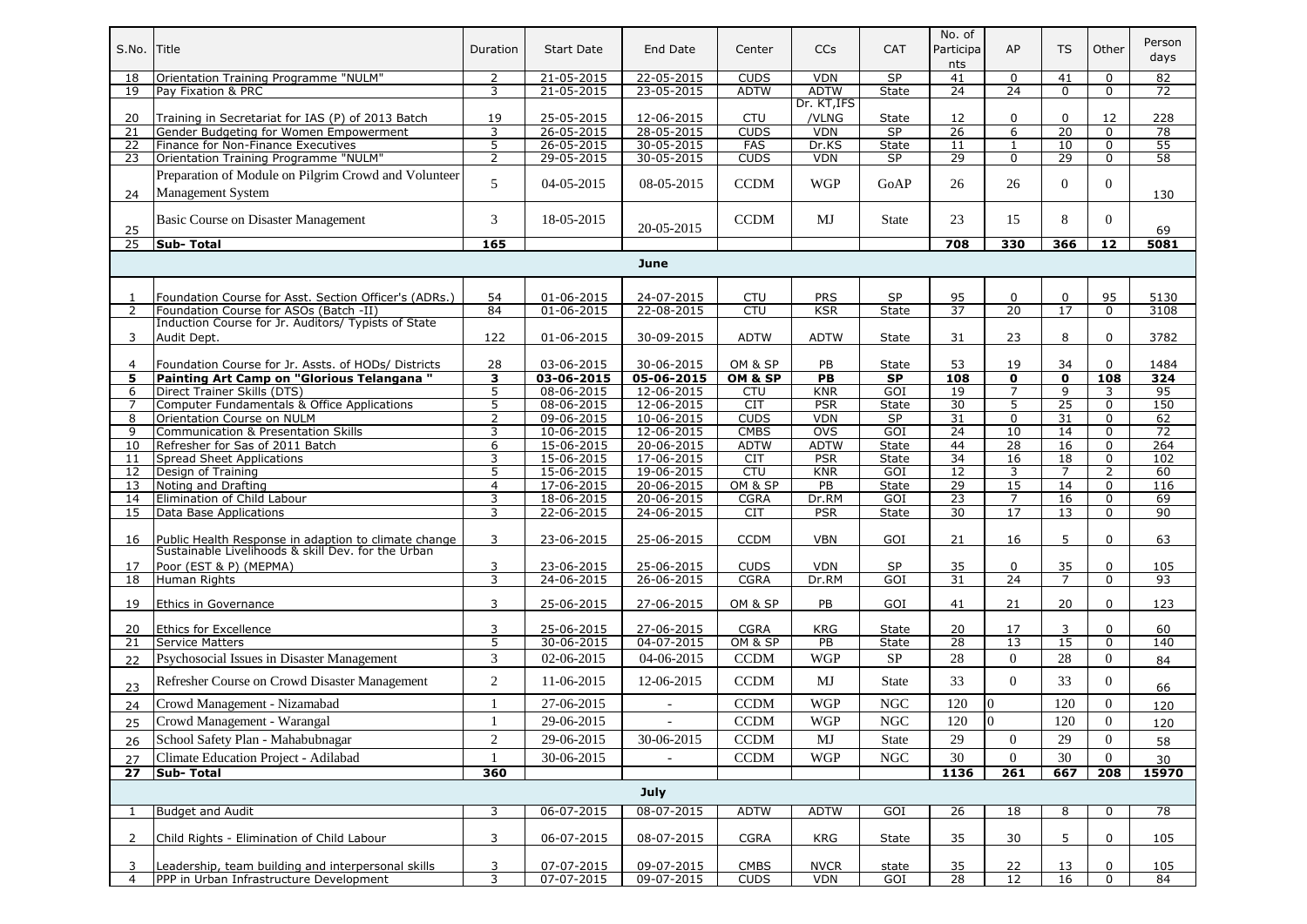| S.No.    | Title                                                                                     | Duration     | <b>Start Date</b>        | End Date                 | Center                    | <b>CCs</b>       | <b>CAT</b>         | No. of<br>Participa<br>nts | AP                         | <b>TS</b>       | Other         | Person<br>days |
|----------|-------------------------------------------------------------------------------------------|--------------|--------------------------|--------------------------|---------------------------|------------------|--------------------|----------------------------|----------------------------|-----------------|---------------|----------------|
| 5        | Trg. Prg. on Conduct Rules & Disciplinary Procedures                                      | 3            | 08-07-2015               | 10-07-2015               | <b>ACTW</b>               | <b>PRS</b>       | GOI                | 24                         | 14                         | 10              | $\mathbf 0$   | 72             |
|          | Crash Foundation Course for AIS & Central Civil                                           |              |                          |                          |                           | Dr.KT, IFS/      |                    |                            |                            |                 |               |                |
| 6        | Service Officers                                                                          | 13           | 13-07-2015               | 25-07-2015               | <b>CTU</b>                | Dr.OVS           | <b>SP</b>          | 88                         | 0                          | 0               | 88            | 1144           |
| 7        | 159th Induction Training Programme                                                        | 75           | 13-07-2015               | 25-09-2015               | <b>ACTW</b>               | YS               | State              | 44                         | $\overline{0}$             | 44              | $\Omega$      | 3300           |
|          |                                                                                           |              |                          |                          |                           |                  |                    |                            |                            |                 |               |                |
| 8        | Ethics for Excellence                                                                     | 3            | 22-07-2015               | 24-07-2015               | <b>CGRA</b>               | <b>KRG</b>       | GOI                | 24                         | 10                         | 14              | 0             | 72             |
| 9        | Change Management                                                                         | 3            | 23-07-2015               | 25-07-2015               | <b>CMBS</b>               | <b>OVS</b>       | state              | 19                         | 0                          | 19              | $\mathbf 0$   | 57             |
| 10       | Data Base Applications                                                                    | 3            | 27-07-2015               | 29-07-2015               | CIT                       | <b>PSR</b>       | State              | $\overline{23}$            | $\mathbf 0$                | $\overline{23}$ | $\mathbf 0$   | 69             |
| 11       | Foundation Course for Asst. Section Officer's (ADRs.)                                     | 51           | 27-07-2015               | 16-09-2015               | <b>CTU</b>                | <b>KAK</b>       | SP                 | 84                         | 0                          | $\mathbf 0$     | 84            | 4284           |
|          | Training Programme for P & A, Finance & Accts.                                            |              |                          |                          |                           |                  |                    |                            |                            |                 |               |                |
| 12<br>13 | Officers of HMWS&SB<br>Leadership and Team Building                                       | 19<br>3      | 27-07-2015<br>28-07-2015 | 14-08-2015<br>30-07-2015 | <b>FAS</b><br><b>CMBS</b> | KS<br><b>OVS</b> | <b>SP</b><br>state | 32<br>30                   | $\mathbf 0$<br>$\mathbf 0$ | 32<br>30        | 0<br>$\Omega$ | 608<br>90      |
|          | Promotion & Management of Micro Enterprises (SEP)                                         |              |                          |                          |                           |                  |                    |                            |                            |                 |               |                |
| 14       | (MEPMA)                                                                                   | 3            | 29-07-2015               | 31-07-2015               | <b>CUDS</b>               | <b>VDN</b>       | <b>SP</b>          | 32                         | 0                          | 32              | 0             | 96             |
| 15       | Pre - Retirement Counselling                                                              | 3            | 29-07-2015               | 31-07-2015               | OM & SP                   | <b>KAK</b>       | GOI                | 15                         | $\overline{0}$             | 15              | $\mathbf 0$   | 45             |
|          |                                                                                           |              |                          |                          |                           | LS, IAS/         |                    |                            |                            |                 |               |                |
| 16       | Orientation Training Programme IAS (P) 2014 Batch                                         | 28           | 29-07-2015               | 25-08-2015               | <b>CTU</b>                | <b>VLNG</b>      | State              | 10                         | 0                          | $\mathbf 0$     | 10            | 280            |
| 17       | School Safety Plan-Kurnool                                                                | $\sqrt{2}$   | 02-07-2015               | 03-07-2015               | <b>CCDM</b>               | MJ               | <b>State</b>       | 27                         | 27                         | $\mathbf{0}$    | $\Omega$      | 54             |
| 18       | Crowd Management - Khammam                                                                | $\mathbf{1}$ | 02-07-2015               |                          | <b>CCDM</b>               | <b>WGP</b>       | <b>NGC</b>         | 300                        | $\overline{0}$             | 300             | $\Omega$      | 300            |
| 19       | Crowd Management - Adilabad                                                               | $\mathbf{1}$ | 05-07-2015               | $\blacksquare$           | <b>CCDM</b>               | <b>WGP</b>       | NGC                | 70                         | $\overline{0}$             | 70              | $\Omega$      | 70             |
| 20       | Crowd Management - Karimnagar                                                             | $\mathbf{1}$ | 07-07.2015               | $\mathbf{r}$             | <b>CCDM</b>               | <b>WGP</b>       | <b>NGC</b>         | 300                        | $\overline{0}$             | 300             | $\mathbf{0}$  | 300            |
|          |                                                                                           |              |                          |                          |                           |                  |                    |                            |                            | $\Omega$        | $\Omega$      |                |
| 21       | Crowd Management - Kovvur                                                                 | 1/2          | 08-07-2015               |                          | <b>CCDM</b>               | <b>WGP</b>       | GoAP               | 72                         | 72                         |                 |               | 36             |
| 22       | Crowd Management - Rajamundry                                                             | 1/2          | 08-07-2015               | $\blacksquare$           | <b>CCDM</b>               | <b>WGP</b>       | GoAP               | 91                         | 91                         | $\Omega$        | $\Omega$      | 46             |
| 23       | Climate Education Project - Adilabad                                                      | 1            | 09-07-2015               | ÷.                       | <b>CCDM</b>               | <b>WGP</b>       | NGC                | 30                         | $\overline{0}$             | 30              | $\Omega$      | 30             |
| 24       | School Safety Plan-Karimnagar                                                             | 2            | 09-07-2015               | 10-07-2015               | <b>CCDM</b>               | MJ               | State              | 28                         | $\overline{0}$             | 28              | $\theta$      | 56             |
| 25       | School Safety Plan - Nizamabad                                                            | 2            | 15-07-2015               | 16-07-2015               | <b>CCDM</b>               | MJ               | <b>State</b>       | 24                         | $\overline{0}$             | 24              | $\Omega$      | 48             |
| 26       | School Safety Plan- Warangal                                                              | 2            | 23-07-2015               | 24-7-2015                | <b>CCDM</b>               | MJ               | <b>State</b>       | 25                         | $\overline{0}$             | 25              | $\Omega$      | 50             |
| 26       | <b>Sub-Total</b>                                                                          | 232          |                          |                          |                           |                  |                    | 1516                       | 296                        | 1038            | 182           | 11479          |
|          |                                                                                           |              |                          | <b>August</b>            |                           |                  |                    |                            |                            |                 |               |                |
| -1       | Audit of Accounts of ULBs                                                                 | 3            | 03-08-2015               | 05-08-2015               | <b>ADTW</b>               | <b>ADTW</b>      | State              | 51                         | 0                          | 51              | $\mathbf 0$   | 153            |
| 2        | <b>Stress Management</b>                                                                  | 3            | 04-08-2015               | 06-08-2015               | <b>CMBS</b>               | <b>OVS</b>       | State              | 32                         | $\mathbf 0$                | 32              | $\Omega$      | 96             |
|          | Prevention of Atrocities Against Memebers of Weaker                                       |              |                          |                          |                           |                  |                    |                            |                            |                 |               |                |
| 3        | Section                                                                                   | 3            | 05-08-2015               | 07-08-2015               | <b>CGRA</b>               | <b>RM</b>        | State              | 14                         | $\pmb{0}$                  | 14              | 0             | 42             |
| 4        | Spread Sheet Applications                                                                 | 3            | $11 - 08 - 2015$         | $13-08-2015$             | <b>CIT</b>                | <b>PSR</b>       | State              | 15                         | 0                          | 15              | 0             | 45             |
| 5        | Audit of Relief Accounts                                                                  | 3            | 12-08-2015               | 14-08-2015               | <b>ADTW</b>               | <b>ADTW</b>      | State              | 20                         | 0                          | $\overline{20}$ | 0             | 60             |
| 6        | Pay Fixations for SA's/JA's                                                               | 3            | 17-08-2015               | 19-08-2015               | <b>ACTW</b>               | <b>PRS</b>       | State              | 20                         | 0                          | 20              | 0             | 60             |
| 7        | Ref. Course for Sub-registrars                                                            | 6            | 17-08-2015               | 22-08-2015               | <b>CGRA</b>               | RM               | <b>SP</b>          | 36                         | 0                          | 36              | 0             | 216            |
| 8        | Duties & Responsibilities of DDO's<br>Social Mobilization & Institutional Development for | 3            | 20-08-2015               | 22-08-2015               | <b>ACTW</b>               | YS               | GOI                | $\overline{25}$            | 15                         | 10              | $\mathbf 0$   | 75             |
| 9        | UPA (MEPMA)                                                                               | 3            | 20-08-2015               | 22-08-2015               | <b>CUDS</b>               | <b>VDN</b>       | <b>SP</b>          | 33                         | 0                          | 33              | 0             | 99             |
|          |                                                                                           |              |                          |                          |                           | BAR, IAS         |                    |                            |                            |                 |               |                |
| 10       | Workshop on Managing Oues in Temples                                                      | $\mathbf{1}$ | 24-08-2015               |                          | <b>CTU</b>                | (R)              | <b>SP</b>          | 4                          | 0                          | 4               | 0             | 4              |
| 11       | Ref. Course for Sub-registrars                                                            | 6            | 24-08-2015               | 29-08-2015               | <b>CGRA</b>               | <b>RM</b>        | SP                 | 40                         | 0                          | 40              | 0             | 240            |
| 12       | Strategic Management (Batch I)                                                            | 3            | 25-08-2015               | 27-08-2015               | <b>FAS</b>                | KS               | GOI                | 29                         | 18                         | 11              | 0             | 87             |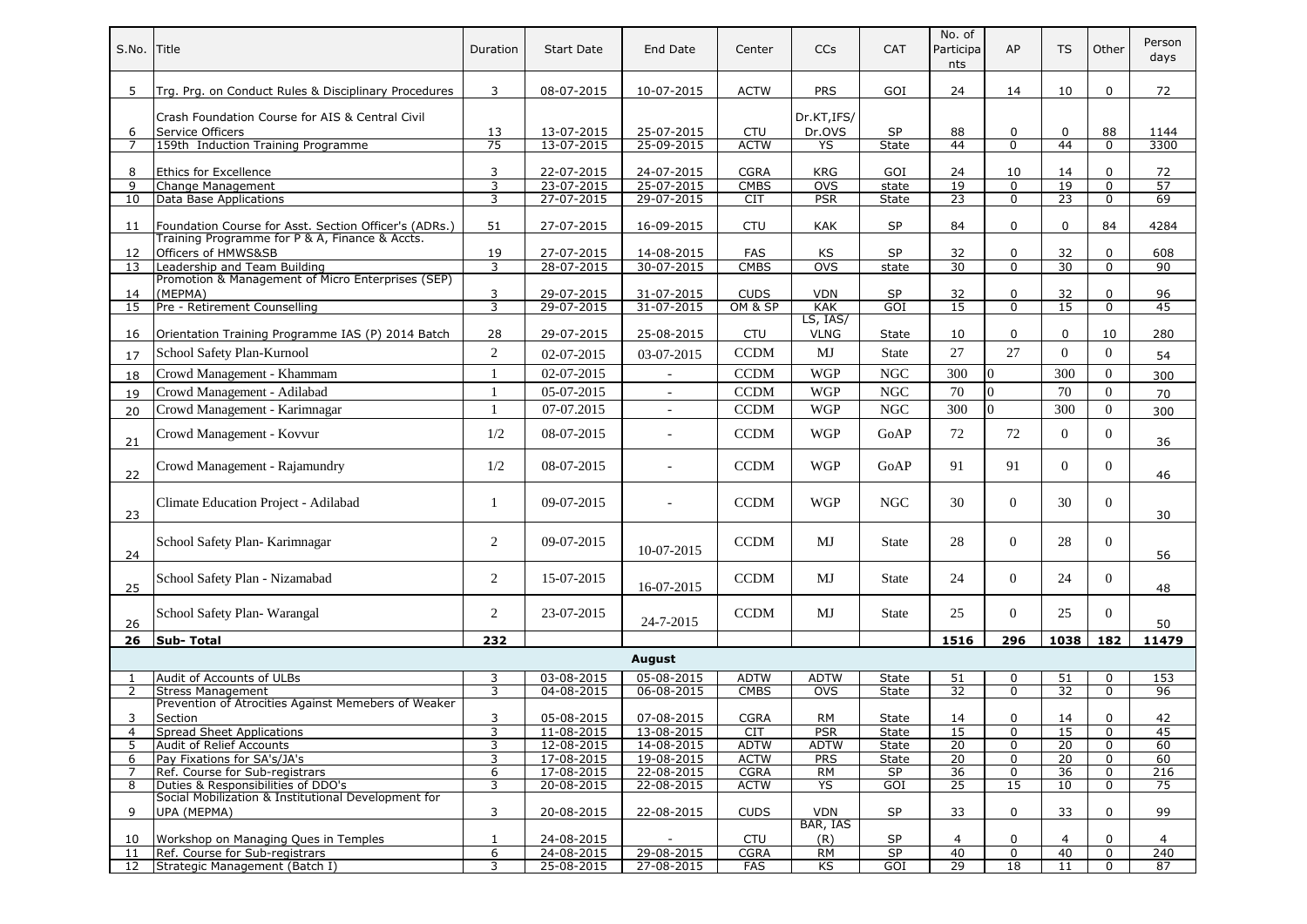| S.No.        | Title                                                                                                               | Duration       | <b>Start Date</b>        | End Date                 | Center                     | <b>CCs</b>         | <b>CAT</b>                | No. of<br>Participa<br>nts         | AP                   | <b>TS</b>       | Other           | Person<br>days        |
|--------------|---------------------------------------------------------------------------------------------------------------------|----------------|--------------------------|--------------------------|----------------------------|--------------------|---------------------------|------------------------------------|----------------------|-----------------|-----------------|-----------------------|
| 13           | Climate Education Project - Nizamabad                                                                               | 1              | 03-08-2015               | $\sim$                   | <b>CCDM</b>                | <b>WGP</b>         | <b>NGC</b>                | 54                                 | $\overline{0}$       | 54              | $\overline{0}$  | 54                    |
| 14           | Community Based Disaster Risk Management                                                                            | 2              | 03-08-2015               | 05-08-2015               | <b>CCDM</b>                | MJ                 | GOI                       | 31                                 | 22                   | 9               | $\Omega$        | 62                    |
| 15           | Role of Media in Disaster Management                                                                                | 3              | 05-08-2015               | 07-08-2015               | <b>CCDM</b>                | <b>KSR</b>         | <b>State</b>              | 19                                 | $\overline{0}$       | 19              | $\Omega$        | 57                    |
| 16           | Climate Education Project - Warangal                                                                                | -1             | 07-08-2015               | $\blacksquare$           | <b>CCDM</b>                | <b>WGP</b>         | <b>NGC</b>                | 55                                 | $\mathbf{0}$         | 55              | $\Omega$        | 55                    |
| 17           | Climate Education Project - Hyderabad                                                                               | $\mathbf{1}$   | 11-08-2015               | $\sim$                   | <b>CCDM</b>                | <b>WGP</b>         | <b>NGC</b>                | 98                                 | $\overline{0}$       | 98              | $\Omega$        | 98                    |
| 18           | Climate Education Project - Ranga Reddy                                                                             | $\mathbf{1}$   | 12-08-2015               |                          | <b>CCDM</b>                | <b>WGP</b>         | <b>NGC</b>                | 85                                 | $\mathbf{0}$         | 85              | $\Omega$        | 85                    |
| 19           | School Safety Plan - Nalgonda                                                                                       | 2              | 12-08-2015               | 13-08-2015               | <b>CCDM</b>                | <b>MJ</b>          | <b>State</b>              | 24                                 | $\overline{0}$       | 24              | $\Omega$        | 48                    |
| 20           | Climate Education Project - Nalgonda                                                                                | $\mathbf{1}$   | 17-08-2015               |                          | <b>CCDM</b>                | <b>WGP</b>         | <b>NGC</b>                | 39                                 | $\overline{0}$       | 39              | $\overline{0}$  | 39                    |
| 21           | Climate Education Project - Khammam                                                                                 | $\mathbf{1}$   | 18-08-2015               |                          | <b>CCDM</b>                | <b>WGP</b>         | <b>NGC</b>                | 30                                 | $\overline{0}$       | 30              | $\Omega$        | 30                    |
|              | Climate Education Project - Mahabubnagar                                                                            | $\overline{2}$ | 19-08-2015               | 20-08-2015               | <b>CCDM</b>                | <b>WGP</b>         | <b>NGC</b>                | 48                                 | $\overline{0}$       | 48              | $\Omega$        | 96                    |
| 22           | Climate Education Project - Medak                                                                                   | $\mathbf{1}$   | 22-08-2015               |                          | <b>CCDM</b>                | <b>WGP</b>         | <b>NGC</b>                | 44                                 | $\overline{0}$       | 44              | $\Omega$        |                       |
| 23<br>24     | Regional Level Training on Post-Disaster Needs<br>Assessment Tools for India                                        | 5              | 24-08-2015               | 28-8-2015                | <b>CCDM</b>                | MJ                 | <b>NIDM</b>               | 50                                 | 8                    | 28              | 14              | 44<br>250             |
| 25           | Climate Education Project - Karimnagar                                                                              | 1              | 31-08-2015               | $\overline{\phantom{a}}$ | <b>CCDM</b>                | <b>WGP</b>         | <b>NGC</b>                | 64                                 | $\overline{0}$       | 64              | $\overline{0}$  | 64                    |
| 25           | Sub-Total                                                                                                           | 62             |                          |                          |                            |                    |                           | 960                                | 63                   | 883             | $\overline{14}$ | 2159                  |
|              |                                                                                                                     |                |                          | <b>September</b>         |                            |                    |                           |                                    |                      |                 |                 |                       |
| $\mathbf{1}$ | Achieving Individual Excellance                                                                                     | 3              | 02-09-2015               | 04-09-2015               | <b>CMBS</b>                | <b>NVCR</b>        | <b>State</b>              | 32                                 | 0                    | 32              | $\Omega$        | 96                    |
| 2            | Audit of Accounts of PRIS                                                                                           | 3              | 03-09-2015               | 05-09-2015               | <b>ADTW</b>                | <b>ADTW</b>        | <b>State</b>              | 39                                 | $\mathbf 0$          | 39              | $\mathbf 0$     | 117                   |
| 3            | Payment of Pensions                                                                                                 | 3              | 03-09-2015               | 05-09-2015               | <b>ACTW</b>                | PRS                | State                     | 18                                 | 0                    | 18              | 0               | 54                    |
| 4            | Noting & Drafting for NULM Staff, MEPMA                                                                             | 3              | 03-09-2015               | 05-09-2015               | OM & SP                    | PB                 | <b>State</b>              | 17                                 | $\mathbf 0$          | 17              | 0               | 51                    |
| 5            | Orientation Prog. On NUHM                                                                                           | 3              | 07-09-2015               | 09-09-2015               | <b>CUDS</b>                | <b>VDN</b>         | <b>SP</b>                 | 17                                 | 0                    | 17              | $\Omega$        | 51                    |
| 6            | Orientation Prog. On NUHM                                                                                           | 4              | 07-09-2015               | 10-09-2015               | <b>CUDS</b>                | <b>VDN</b>         | <b>SP</b>                 | 48                                 | 0                    | 48              | 0               | 192                   |
| 7            | Spl. FC for AIS, CCS, IES & ISS Officer Trainees                                                                    | 103            | 07-09-2015               | 18-12-2015               | CTU                        | KT                 | SP                        | 104                                | 0                    | $\mathbf 0$     | 104             | 10712                 |
| 8            | Support for Urban Street Vendors (SUSV)                                                                             | 3              | 08-09-2015               | 10-09-2015               | <b>CUDS</b>                | <b>VDN</b>         | <b>SP</b>                 | 29                                 | 0                    | 29              | $\Omega$        | 87                    |
|              |                                                                                                                     |                |                          |                          |                            |                    |                           |                                    |                      |                 |                 |                       |
| 9            | Reforms in Panchayat Raj System - role of Audit                                                                     | 3              | 09-09-2015               | 11-09-2015               | <b>ADTW</b>                | <b>ADTW</b>        | GOI                       | 25                                 | $\mathbf 0$          | 25              | 0               | 75                    |
| 10<br>11     | Pay fixation for ADs/ATOs/AAOs of T&A Dept<br>Works Audit                                                           | 3<br>3         | 09-09-2015<br>14-09-2015 | 11-09-2015<br>16-09-2015 | <b>ACTW</b><br><b>ADTW</b> | PRS<br><b>ADTW</b> | $\overline{GOI}$<br>State | $\overline{20}$<br>$\overline{33}$ | $\overline{13}$<br>0 | $\overline{33}$ | 0<br>0          | 60<br>$\overline{99}$ |
|              | Orientation Prog. On National Urban Health Mission                                                                  |                |                          |                          |                            |                    |                           |                                    |                      |                 |                 |                       |
| 12           | (NUHM)                                                                                                              | 3              | 14-09-2015               | 16-09-2015               | <b>CUDS</b>                | <b>VDN</b>         | SP                        | 38                                 | 0                    | 38              | 0               | 114                   |
| 13           | 160 <sup>th</sup> Induction Training Programme of T & A Dept.<br>Orientation Prog. On National Urban Health Mission | 75             | 14-09-2015               | 27-11-2015               | <b>ACTW</b>                | <b>PRS</b>         | <b>State</b>              | 46                                 | 0                    | 46              | 0               | 3450                  |
| 14           | (NUHM)                                                                                                              | 2              | 18-09-2015               | 19-09-2015               | <b>CUDS</b>                | <b>VDN</b>         | SP                        | 32                                 | 0                    | 32              | 0               | 64                    |
| 15           | Orientation Prog. On NUHM                                                                                           | 3              | 21-09-2015               | 23-09-2015               | <b>CUDS</b>                | <b>VDN</b>         | SP                        | 66                                 | 0                    | 66              | 0               | 198                   |
| 16           | Orientation Prog. on NUHM                                                                                           | 4              | 21-09-2015               | 24-09-2015               | <b>CUDS</b>                | VDN                | SP.                       | 34                                 | 0                    | 34              | 0               | 136                   |
| 17           | Prevention of Corruption in Administration                                                                          | 3              | 21-09-2015               | 23-09-2015               | <b>CGRA</b>                | <b>SMN</b>         | State                     | $\overline{20}$                    | 0                    | $\overline{20}$ | 0               | 60                    |
| 18           | Behavioural Science & Positive Psychology                                                                           | 3              | 21-09-2015               | 23-09-2015               | <b>CMBS</b>                | <b>NVCR</b>        | GOI                       | 29                                 | 14                   | 15              | 0               | 87                    |
| 19           | Orientation Prog. On NUHM                                                                                           | $\overline{2}$ | 25-09-2015               | 26-09-2015               | <b>CUDS</b>                | <b>VDN</b>         | SP                        | 31                                 | 0                    | 31              | 0               | 62                    |
| 20           | Orientation Prog. On NUHM                                                                                           | 3              | 28-09-2015               | 30-09-2015               | <b>CUDS</b>                | <b>VDN</b>         | $\mathsf{SP}$             | 21                                 | 0                    | 21              | 0               | 63                    |
| 21           | Land Acquisition Rehabilitation & Resettlement Act<br>2013                                                          | 3              | 28-09-2015               | 30-09-2015               | <b>CGRA</b>                | <b>PDR</b>         | GOI                       | 19                                 | 11                   | 8               | 0               | 57                    |
| 22           | Foundation Course for Jr. Assts. of HODs/ Districts                                                                 | 34             | 28-09-2015               | 31-10-2015               | OM & SP                    | <b>DVR</b>         | State                     | 31                                 | 0                    | 31              | 0               | 1054                  |
| 23           | Orientation Prog. On NUHM                                                                                           | 4              | 29-09-2015               | $01 - 10 - 2015$         | <b>CUDS</b>                | VDN                | SP                        | 46                                 | 0                    | 46              | 0               | 184                   |
| 24           | Basic Course on Disaster Management                                                                                 | 3              | 21-09-2015               | 23-09-2015               | <b>CCDM</b>                | MJ                 | State                     | 31                                 | $\overline{0}$       | 31              | $\overline{0}$  | 93                    |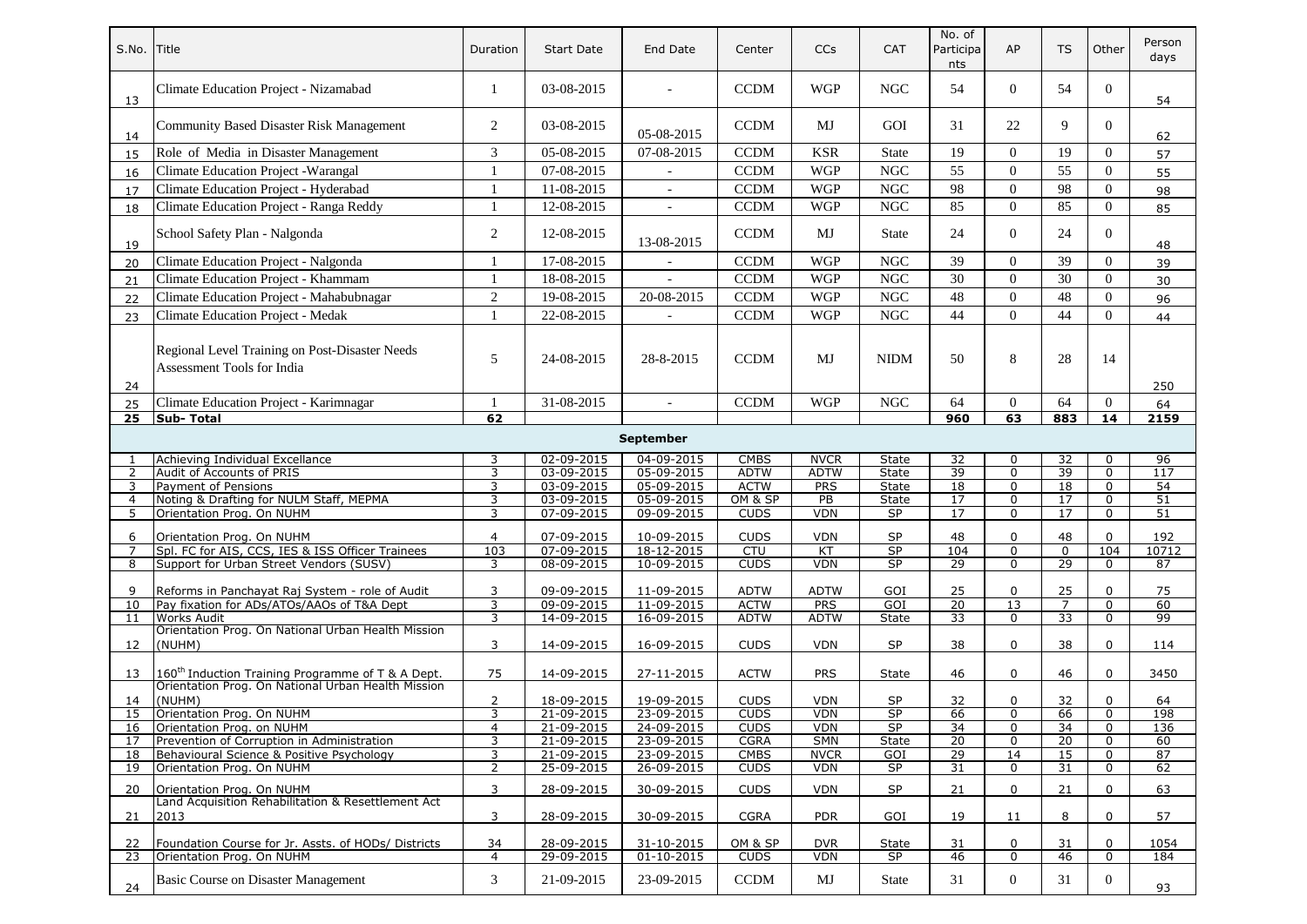| S.No.    | Title                                                                           | Duration       | <b>Start Date</b>        | End Date                       | Center                     | <b>CCs</b>                | <b>CAT</b>           | No. of<br>Participa<br>nts | AP               | TS                    | Other               | Person<br>days |
|----------|---------------------------------------------------------------------------------|----------------|--------------------------|--------------------------------|----------------------------|---------------------------|----------------------|----------------------------|------------------|-----------------------|---------------------|----------------|
| 25       | <b>Community Based Disaster Risk Management</b>                                 | 3              | 28-09-2015               | 30-09-2015                     | <b>CCDM</b>                | MJ                        | State                | 31                         | $\overline{0}$   | 31                    | $\Omega$            | 93             |
| 26       | <b>Drought Management</b>                                                       | $\overline{3}$ | 28-09-2015               | 30-09-2015                     | <b>CCDM</b>                | <b>KSR</b>                | GoI                  | 28                         | 20               | 8                     | $\Omega$            | 84             |
| 26       | <b>Sub-Total</b>                                                                | 282            |                          |                                |                            |                           |                      | 885                        | 58               | 723                   | 104                 | 17393          |
|          |                                                                                 |                |                          | <b>October</b>                 |                            |                           |                      |                            |                  |                       |                     |                |
| 1        | ToT on Right to Information Act                                                 | 5              | 05-10-2015               | 09-10-2015                     | <b>CGRA</b>                | KSR                       | State                | 22                         | $\mathbf 0$      | 22                    | $\Omega$            | 110            |
| 2        | <b>EOT</b>                                                                      | 5              | 05.10.2015               | 09.10.2015                     | <b>CTU</b>                 | <b>KNR</b>                | GOI                  | 14                         | $\overline{4}$   | $\overline{7}$        | 3                   | 70             |
|          | Orientation Prog. On National Urban Health Mission                              |                |                          |                                |                            |                           |                      |                            |                  |                       |                     |                |
| 3        | (NUHM)<br>Orientation Prog. On National Urban Health Mission                    | 3              | 05-10-2015               | 07-10-2015                     | <b>CUDS</b>                | <b>VDN</b>                | <b>SP</b>            | 20                         | 0                | 20                    | $\mathbf 0$         | 60             |
| 4        | (NUHM)                                                                          | 4              | 05-10-2015               | 08-10-2015                     | <b>CUDS</b>                | <b>VDN</b>                | SP                   | 24                         | 0                | 24                    | $\Omega$            | 96             |
| 5        | Audit of Accounts                                                               | 3              | $06 - 10 - 2015$         | 08-10-2015                     | <b>ADTW</b>                | <b>KS Rao</b>             | State                | $\overline{34}$            | $\pmb{0}$        | $\overline{34}$       | $\mathbf 0$         | 102            |
| 6        | Monitoring & Evaluation of NULM Prog.                                           | 3              | 06-10-2015               | $08 - 10 - 2015$               | <b>CUDS</b>                | <b>VDN</b>                | <b>SP</b>            | $\overline{30}$            | $\mathbf 0$      | 30                    | $\mathbf{0}$        | 90             |
|          | Orientation Prog. On National Urban Health Mission                              |                |                          |                                |                            |                           |                      |                            |                  |                       |                     |                |
| 7        | (NUHM)                                                                          | $\overline{2}$ | 08-10-2015               | 09-10-2015                     | <b>CUDS</b>                | <b>VDN</b>                | <b>SP</b>            | 16                         | 0                | 16                    | $\mathbf 0$         | 32             |
| 8        | <b>Spread Sheet Applications</b>                                                | 3              | 13-10-2015               | 15-10-2015                     | <b>CIT</b>                 | PSR                       | State                | $\overline{35}$            | 0                | 35                    | $\mathbf 0$         | 105            |
| 9        | <b>Works Audit</b><br>Ref. Trg. Course for Sub-Registrars of Regisn &           | 3              | 14-10-2015               | 16-10-2015                     | <b>ADTW</b>                | KS Rao                    | <b>State</b>         | 46                         | $\mathbf 0$      | 46                    | $\mathbf{0}$        | 138            |
| 10       | Stamps.                                                                         | 6              | 26-10-2015               | 31-10-2015                     | <b>CGRA</b>                | <b>SMN</b>                | <b>SP</b>            | 44                         | 0                | 44                    | $\mathbf 0$         | 264            |
| 11       | Financial Code and Accounting Rules                                             | 6              | 26-10-2015               | 31-10-2015                     | <b>FAS</b>                 | KS                        | <b>State</b>         | 40                         | 0                | 40                    | $\mathbf 0$         | 240            |
| 12       | Computer Fundamentals & Office Applications                                     | 5              | 26-10-2015               | 30-10-2015                     | <b>CIT</b>                 | <b>PSR</b>                | <b>State</b>         | $\overline{32}$            | $\mathbf 0$      | $\overline{32}$       | $\mathbf 0$         | 160            |
|          | Community Based Rehabilitation for Differently Abled                            |                |                          |                                |                            |                           |                      |                            |                  |                       |                     |                |
| 13       | Persons in Urban Areas                                                          | 3              | 27-10-2015               | 29-10-2015                     | <b>CUDS</b>                | <b>VDN</b>                | GOI                  | 38                         | 0                | 38                    | $\mathbf 0$         | 114            |
|          | Orientation Trg. Prog. On National Urban Health                                 |                |                          |                                |                            | <b>VDN</b>                | <b>SP</b>            |                            | 0                |                       | $\mathbf 0$         |                |
| 14<br>15 | Mission<br>Audit of Accounts of Zilla Parishads                                 | 4<br>3         | 27-10-2015<br>27-10-2015 | 30-10-2015<br>29-10-2015       | <b>CUDS</b><br><b>ADTW</b> | <b>KS Rao</b>             | <b>State</b>         | 39<br>27                   | $\mathbf 0$      | 39<br>$\overline{27}$ | $\mathbf{0}$        | 156<br>81      |
|          |                                                                                 |                |                          |                                |                            |                           |                      |                            |                  |                       |                     |                |
| 16       | Basic course on Disaster Management                                             | 3              | 15-10-2015               | 17-10-2015                     | <b>CCDM</b>                | MJ                        | GoAP                 | 40                         | 40               | $\Omega$              | $\Omega$            | 120            |
| 16       | <b>Sub-Total</b>                                                                | 61             |                          |                                |                            |                           |                      | 501                        | 44               | 454                   | 3                   | 1938           |
|          |                                                                                 |                |                          | <b>November</b>                |                            |                           |                      |                            |                  |                       |                     |                |
|          |                                                                                 |                |                          |                                |                            |                           |                      |                            |                  |                       |                     |                |
| 1        | Foundation Course for Jr. Assts. of HODs/ Districts                             | 28             | 02-11-2015               | 30-11-2015                     | OM & SP                    | PB                        | <b>State</b>         | 49                         | 0                | 49                    | $\mathbf 0$         | 1372           |
|          | Basic Computer Training for School Teachers                                     |                |                          |                                |                            |                           |                      |                            |                  |                       |                     |                |
| 2        | SSA/RVM                                                                         | 6              | 02-11-2015               | 07-11-2015                     | <b>CIT</b>                 | <b>PSR</b>                | <b>SP</b>            | 28                         | 0                | 28                    | $\mathbf 0$         | 168            |
|          | Orientation Prog. On National Urban Health Mission                              |                |                          |                                |                            |                           |                      |                            |                  |                       |                     |                |
| 3        | (NUHM)                                                                          | 4              | 03-11-2015               | 06-11-2015                     | <b>CUDS</b>                | <b>VDN</b>                | <b>SP</b>            | 37                         | 0                | 37                    | $\mathbf 0$         | 148            |
| 4        | Hands on e-payments & IT Uploads for SA's/SA's of<br>T& A Dept.                 | 3              | 05-11-2015               | 07-11-2015                     | <b>ACTW</b>                | <b>SMN</b>                | State                | 26                         | 0                | 26                    | 0                   | 78             |
| 5        | Audit of Accounts of PRIs                                                       | 3              | 05-11-2015               | 07-11-2015                     | <b>ADTW</b>                | KS Rao                    | <b>State</b>         | 39                         | $\mathbf 0$      | 39                    | $\Omega$            | 117            |
|          | Labour Laws with Spl Ref. to BOCW Act, 1996 -                                   |                |                          |                                |                            |                           |                      |                            |                  |                       |                     |                |
| 6        | <b>Rights of Construction Workers</b>                                           | 3              | 16-11-2015               | 18-11-2015                     | <b>CGRA</b>                | <b>KRG</b>                | <b>State</b>         | 21                         | 0                | 21                    | $\mathbf 0$         | 63             |
| 7        | Refresher Training Programme for STOs/ATOs                                      | 6              | 16-11-2015               | 21-11-2015                     | <b>ACTW</b>                | <b>JVNR</b>               | <b>State</b>         | 12                         | $\Omega$         | $\overline{12}$       | $\Omega$            | 72             |
|          | Basic Computer Training for School Teachers<br>SSA/RVM                          |                |                          |                                |                            |                           |                      |                            |                  |                       |                     |                |
| 8<br>9   | Gender Budgeting for Women empowerment                                          | 6<br>3         | 16-11-2015<br>17-11-2015 | 21-11-2015<br>19-11-2015       | CIT<br><b>CUDS</b>         | <b>PSR</b><br><b>VDN</b>  | <b>SP</b><br>GOI     | 27<br>23                   | 0<br>$\mathbf 0$ | 27<br>23              | 0<br>$\Omega$       | 162<br>69      |
|          | Orientation Prog. On National Urban Health Mission                              |                |                          |                                |                            |                           |                      |                            |                  |                       |                     |                |
| 10       | (NUHM)                                                                          | 4              | 17-11-2015               | 20-11-2015                     | <b>CUDS</b>                | <b>VDN</b>                | <b>SP</b>            | 34                         | 0                | 34                    | 0                   | 136            |
|          | Basic Computer Training for School Teachers                                     |                |                          |                                |                            |                           |                      |                            |                  |                       |                     |                |
| 11       | SSA/RVM                                                                         | 6              | 23-11-2015               | 28-11-2015                     | CIT                        | <b>PSR</b>                | <b>SP</b>            | 27                         | 0                | 27                    | 0                   | 162            |
| 12       | <b>Works Audit</b>                                                              | 3              | 26-11-2015               | 28-11-2015                     | <b>ADTW</b>                | KS Rao                    | <b>State</b>         | 38                         | 0                | 38                    | 0                   | 114            |
| 13<br>14 | <b>Human Rights</b><br>Personnel & Managerial Effectiveness                     | 3<br>3         | 26-11-2015<br>26-11-2015 | 28-11-2015<br>$28 - 11 - 2015$ | <b>CGRA</b><br><b>CMBS</b> | <b>SMN</b><br><b>NVCR</b> | GOI<br>State         | $\overline{20}$<br>25      | 8<br>0           | 12<br>25              | $\mathbf 0$<br>0    | 60<br>75       |
| 15       | Orientation Training on NUHM                                                    | 4              | 27-11-2015               | 30-11-2015                     | <b>CUDS</b>                | <b>VDN</b>                | <b>SP</b>            | 44                         | 0                | 44                    | 0                   | 176            |
|          |                                                                                 |                |                          |                                |                            |                           |                      |                            |                  |                       |                     |                |
|          | Basic Computer Training for School Teachers                                     |                |                          |                                |                            |                           |                      |                            |                  |                       |                     |                |
| 16       | SSA/RVM                                                                         | 6              | 30-11-2015               | 05-12-2015                     | <b>CIT</b>                 | <b>PSR</b>                | $\mathsf{SP}$        | 27                         | 0                | 27                    | 0                   | 162            |
| 17       | 161 <sup>st</sup> Induction Training Programme<br>City Disaster Management Plan | 75<br>3        | 30-11-2015<br>04-11-2015 | 12-02-2015<br>06-11-2015       | <b>ACTW</b><br><b>CCDM</b> | <b>VLNG</b><br><b>WGP</b> | State<br><b>NIDM</b> | 40<br>24                   | 0<br>13          | 40<br>11              | 0<br>$\overline{0}$ | 3000<br>72     |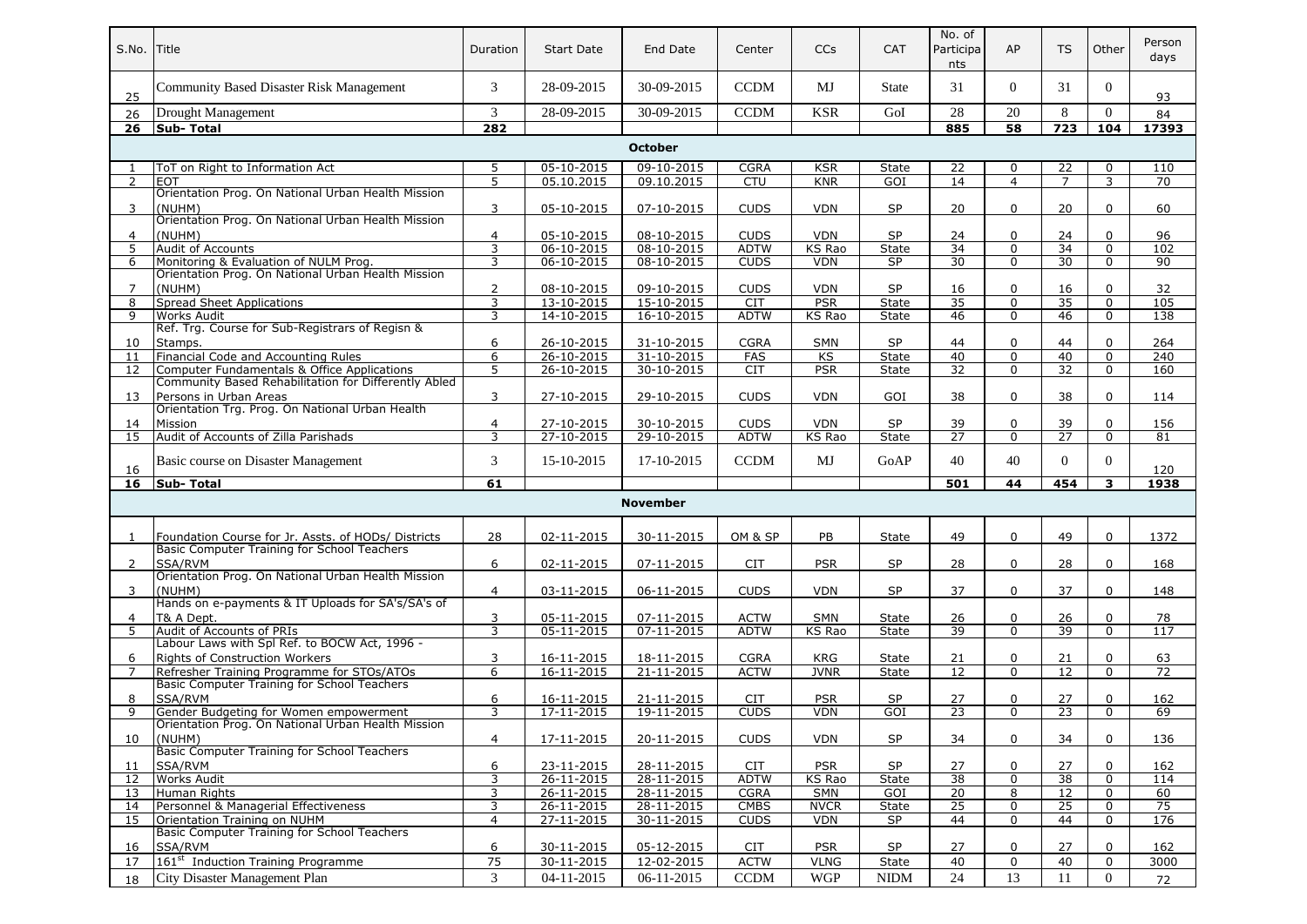| S.No.          | Title                                                                     | Duration       | <b>Start Date</b>              | End Date                 | Center                    | <b>CCs</b>               | <b>CAT</b>         | No. of<br>Participa<br>nts | AP               | <b>TS</b>             | Other            | Person<br>days  |
|----------------|---------------------------------------------------------------------------|----------------|--------------------------------|--------------------------|---------------------------|--------------------------|--------------------|----------------------------|------------------|-----------------------|------------------|-----------------|
| 19             | Community Based Disaster Risk Management                                  | 3              | 16-11-2015                     | 18-11-2015               | <b>CCDM</b>               | MJ                       | <b>State</b>       | 42                         | $\overline{0}$   | 42                    | $\overline{0}$   | 126             |
| 20             | Basic course on Human Rights                                              |                | 18/11/2016                     | 18/11/2016               | <b>CGRA</b>               | RM                       | $\rm SP$           | 50                         | $\Omega$         | 45                    | 5                | 50              |
| 21             | Climate Change & Agriculture Adaptation & Mitigation<br>Strategy          | 3              | 26-11-2015                     | 28-11-2015               | <b>CCDM</b>               | MJ                       | GOI                | 18                         | 8                | 10                    | $\theta$         | 54              |
| 21             | <b>Sub-Total</b>                                                          | 176            |                                |                          |                           |                          |                    | 651                        | 29               | 617                   | 5                | 6436            |
|                |                                                                           |                |                                | <b>December</b>          |                           |                          |                    |                            |                  |                       |                  |                 |
| -1             | Data Base Administration                                                  | 3              | $01 - 12 - 2015$               | 03-12-2015               | <b>CIT</b>                | <b>PSR</b>               | GOI                | 20                         | 0                | 20                    | 0                | 60              |
| 2              | Orientation Trg. Prg. On NULM                                             | $\overline{4}$ | $01 - 12 - 2015$               | $04 - 12 - 2015$         | <b>CUDS</b>               | <b>VDN</b>               | <b>SP</b>          | $\overline{24}$            | $\overline{0}$   | 24                    | $\Omega$         | 96              |
| 3              | Foundation Course for Jr. Assts. of HODs/ Districts                       | 31             | 01-12-2015                     | 31-12-2015               | OM & SP                   | <b>DVR</b>               | <b>State</b>       | 50                         | 0                | 50                    | 0                | 1550            |
| 4              | ToT on Right to Information Act                                           | 5              | 07-12-2015                     | 11-12-2015               | <b>CGRA</b>               | <b>KRG</b>               | <b>State</b>       | 20                         | 0                | 20                    | 0                | 100             |
| 5              | Training Need Analysis                                                    | 12             | 07-12-2015                     | 18-12-2015               | <b>CTU</b>                | <b>KNR</b>               | GOI                | 13                         | 3                | 3                     | 7                | 156             |
| 6              | Shelter for Urban Homeless (SUH)                                          | 3              | 08-12-2015                     | 10-12-2015               | <b>CUDS</b>               | <b>VDN</b>               | SP                 | 32                         | $\overline{0}$   | 32                    | 0                | 96              |
| 7              | Orientation Trg. Prg. On NULM                                             | 4              | 08-12-2015                     | 11-12-2015               | <b>CUDS</b>               | <b>VDN</b>               | <b>SP</b>          | 34                         | $\overline{0}$   | 34                    | $\overline{0}$   | 136             |
| 8              | Training Programme on Spread Sheet Application                            | 3              | 14-12-2015                     | 16-12-2015               | <b>CIT</b>                | <b>PSR</b>               | <b>State</b>       | 18                         | $\mathbf 0$      | 18                    | 0                | 54              |
|                | Crash Course on Commercial Accounting for State                           |                |                                |                          |                           |                          |                    |                            |                  |                       |                  |                 |
| 9              | Govt. Employee                                                            | 6              | 14-12-2015                     | 19-12-2015               | <b>FAS</b>                | KS                       | <b>State</b>       | 20                         | 0                | 20                    | 0                | 120             |
| 10             | Orientation Programme on NUHM                                             | 3              | 15-12-2015                     | 17-12-2015               | <b>CUDS</b>               | <b>VDN</b>               | SP                 | 30                         | $\overline{0}$   | 30                    | 0                | 90              |
| 11             | ToT on Right to Information Act                                           | 5              | 15-12-2015                     | 19-12-2015               | <b>CGRA</b>               | <b>KSR</b>               | <b>State</b>       | 28                         | $\overline{0}$   | $\overline{28}$       | $\Omega$         | 140             |
| 12<br>13       | Training Programme on Service Matters<br>Orientation Trg. Prg. On NUHM    | 5<br>2         | 15-12-2015<br>18-12-2015       | 19-12-2015<br>19-12-2015 | OM & SP<br><b>CUDS</b>    | PB<br><b>VDN</b>         | <b>State</b><br>SP | $\overline{37}$<br>25      | $\mathbf 0$<br>0 | $\overline{37}$<br>25 | 0<br>0           | 185<br>50       |
| 14             | Data Base Applications                                                    | 3              | 21-12-2015                     | 23-12-2015               | CIT                       | <b>PSR</b>               | <b>State</b>       | $\overline{15}$            | 0                | $\overline{15}$       | 0                | 45              |
| 15             | Advance Trg. Course on Human Rights                                       | 2              | 22-12-2015                     | 23-12-2015               | <b>CGRA</b>               | $R$ M                    | SP                 | 35                         | 0                | $\overline{35}$       | 0                | 70              |
| 16             | Orientation Trg. Prg. On NUHM                                             | $\overline{2}$ | 22-12-2015                     | 23-12-2015               | <b>CUDS</b>               | <b>VDN</b>               | SP                 | $\overline{22}$            | $\mathbf 0$      | $\overline{22}$       | 0                | 44              |
| 17             | Orientation Trg. Prg. On NULM                                             | 3              | 29-12-2015                     | 31-12-2015               | <b>CUDS</b>               | <b>VDN</b>               | SP                 | $\overline{15}$            | $\mathbf 0$      | $\overline{15}$       | 0                | 45              |
|                |                                                                           |                |                                |                          |                           |                          |                    |                            |                  |                       |                  |                 |
| 18             | Foundation Course for Asst. Section Officer's (ADRs.)                     | 64             | 31-12-2015                     | 05-03-2016               | <b>CTU</b>                | VJ/KAK                   | <b>SP</b>          | 109                        | 0                | 0                     | 109              | 6976            |
| 19             | ToT on Basic course on disaster management                                | 5              | 01-12-2015                     | 05-12-2015               | <b>CCDM</b>               | MJ                       | GoAP               | 27                         | 27               | $\theta$              | $\Omega$         | 135             |
| 20             | Management of Incidents & Events using Incident<br><b>Response System</b> | 5              | 01-12-2015                     | 05-12-2015               | <b>CCDM</b>               | <b>KSR</b>               | State              | 16                         | $\overline{0}$   | 16                    | $\Omega$         | 80              |
| 21             | Flood & Cyclone Risk Mitigation & Management                              | 3              | 09-12-2015                     | 11-12-2015               | <b>CCDM</b>               | MJ                       | GoAP               | 35                         | 35               | $\theta$              | $\theta$         | 105             |
| 22             | Flood & Cyclone Risk Mitigation & Management                              | 3              | 15-12-2015                     | 17-12-2015               | <b>CCDM</b>               | MJ                       | GoAP               | 40                         | 40               | $\Omega$              | $\Omega$         | 120             |
| 23             | Management of Incidents & Events using IRS                                | $\overline{c}$ | 21-12-2015                     | 22-12-2015               | <b>CCDM</b>               | MJ                       | State              | 35                         | $\overline{0}$   | 35                    | $\theta$         | 70              |
| 24             | AP DRR & CCA Consultation (ToT)                                           | $\overline{3}$ | 28-12-2015                     | 30-12-2015               | <b>CCDM</b>               | <b>WGP</b>               | GoAP               | 30                         | 30               | $\theta$              | $\theta$         | 90              |
| 24             | <b>Sub-Total</b>                                                          | <b>181</b>     |                                |                          |                           |                          |                    | 730                        | 135              | 479                   | 116              | 10613           |
|                |                                                                           |                |                                | Jan-16                   |                           |                          |                    |                            |                  |                       |                  |                 |
|                |                                                                           |                |                                |                          |                           |                          |                    |                            |                  |                       |                  |                 |
| -1<br>2        | ToT Course on RTI Act<br>Basic Training for School Teachers (RVM)         | 5<br>6         | 04-01-2016<br>$04 - 01 - 2016$ | 08-01-2016<br>09-01-2016 | <b>CGRA</b><br><b>CIT</b> | <b>KRG</b><br><b>PSR</b> | State<br>SP        | 38<br>$\overline{24}$      | 0<br>$\mathbf 0$ | 38<br>24              | 0<br>$\mathbf 0$ | 190<br>144      |
|                |                                                                           |                |                                |                          |                           |                          |                    |                            |                  |                       |                  |                 |
| 3              | Audit of Accounts of Universities                                         | 3              | 05-01-2016                     | 07-01-2016               | <b>ADTW</b>               | KS Rao                   | <b>State</b>       | 22                         | 0                | 22                    | 0                | 66              |
| $\overline{4}$ | Orientation Trg. Prg. On NUHM                                             | 2              | 05-01-2016                     | 06-01-2016               | <b>CUDS</b>               | <b>VDN</b>               | SP                 | 17                         | 0                | 17                    | 0                | 34              |
| 5              | Gender Budgeting for Women Empowerment                                    | 3              | 05-01-2016                     | 07-01-2016               | <b>CUDS</b>               | <b>VDN</b>               | SP                 | 50                         | 36               | 14                    | 0                | 150             |
| 6              | Orientation Trg. Prg. On NUHM                                             | 2              | 07-01-2016                     | 08-01-2016               | <b>CUDS</b>               | <b>VDN</b>               | SP                 | 30                         | 0                | 30                    | 0                | 60              |
| 7              | Orientation Trg. Prg. On NUHM                                             | 2              | 12-01-2016                     | 13-01-2016               | <b>CUDS</b>               | <b>VDN</b>               | SP                 | $\overline{38}$            | $\mathbf 0$      | $\overline{38}$       | 0                | $\overline{76}$ |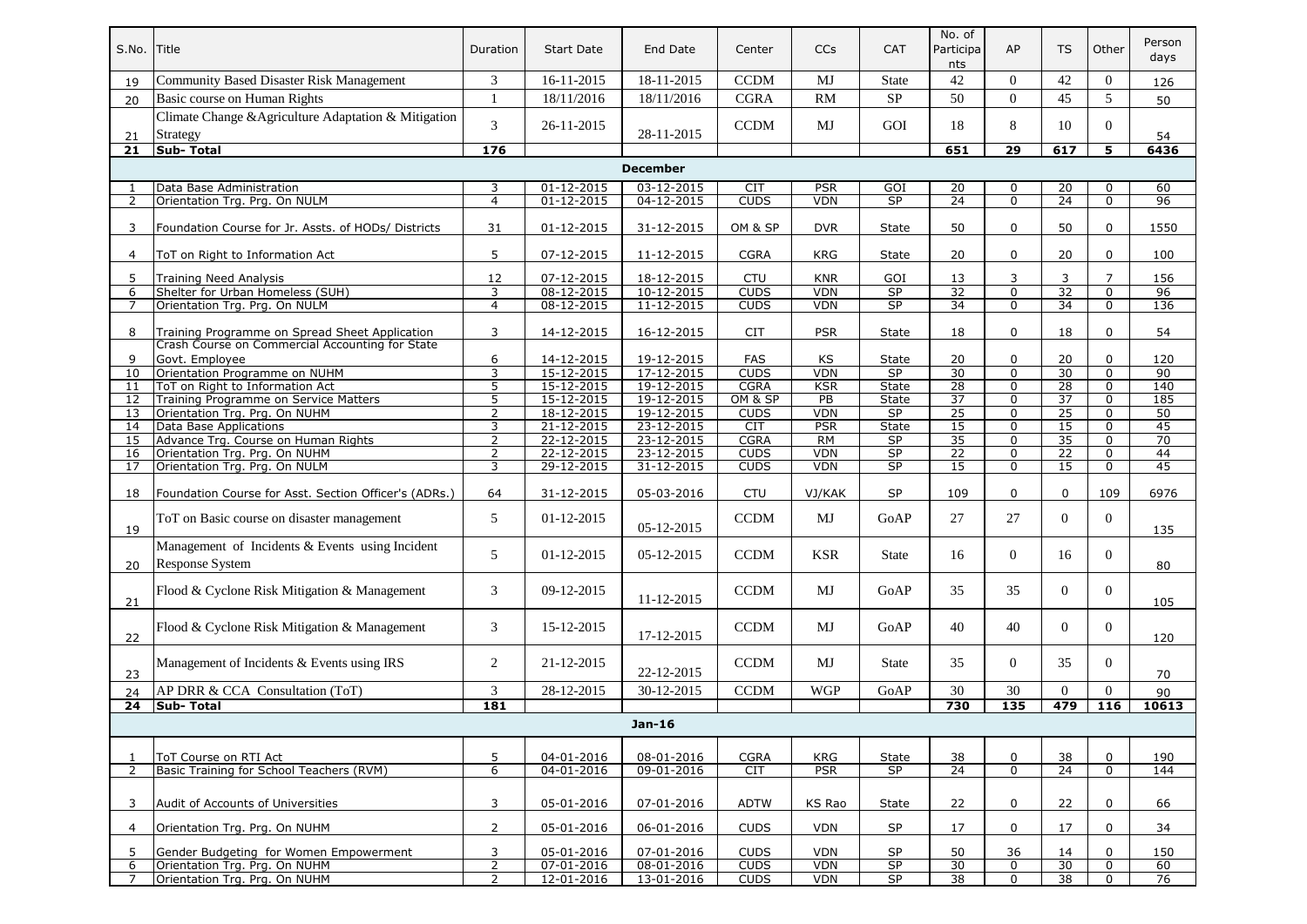| S.No.    | Title                                               | Duration       | <b>Start Date</b>        | End Date                 | Center                     | <b>CCs</b>           | <b>CAT</b>            | No. of<br>Participa<br>nts | AP               | <b>TS</b>        | Other            | Person<br>days  |
|----------|-----------------------------------------------------|----------------|--------------------------|--------------------------|----------------------------|----------------------|-----------------------|----------------------------|------------------|------------------|------------------|-----------------|
| 8        | Preparation of Pensions JAs/Sas for STOs            | 3              | 18-01-2016               | 20-01-2016               | <b>ACTW</b>                | <b>VLNG</b>          | <b>State</b>          | $\overline{26}$            | $\mathbf 0$      | $\overline{26}$  | $\Omega$         | $\overline{78}$ |
| 9        | <b>Spread Sheet Applications</b>                    | 3              | 18-01-2016               | 20-01-2016               | <b>CIT</b>                 | KRS                  | <b>State</b>          | 15                         | $\mathbf 0$      | $\overline{15}$  | 0                | 45              |
| 10       | Direct Trainer Skills(DTS)                          | 5              | 18.01.2016               | 22-01-2016               | CTU                        | <b>KNR</b>           | GOI                   | $\overline{24}$            | $\overline{11}$  | $\overline{13}$  | 0                | 120             |
| 11       | <b>Communications &amp; Presentation Skills</b>     | 3              | 20-01-2016               | 22-01-2016               | <b>CMBS</b>                | $\overline{OVS}$     | State                 | $\overline{17}$            | $\mathbf 0$      | $\overline{17}$  | 0                | $\overline{51}$ |
| 12       | Income tax and IT uploads                           | 3              | 21-01-2016               | 23-01-2016               | <b>ACTW</b>                | PRS                  | <b>State</b>          | 30                         | $\overline{0}$   | 30               | 0                | $\overline{90}$ |
|          |                                                     |                |                          |                          |                            |                      |                       |                            |                  |                  |                  |                 |
| 13       | Foundation Course for Jr. Assts. of HODs/ Districts | 30             | 19.01.2016               | 17.02.16                 | OM & SP                    | PB                   | state                 | 40                         | $\mathbf 0$      | 40               | 0                | 1200            |
| 14       | Orientation Trg. Prg. On NUHM                       | $\overline{2}$ | 21-01-2016               | 22-01-2016               | <b>CUDS</b>                | <b>VDN</b>           | SP                    | 47                         | $\overline{0}$   | 47               | 0                | 94              |
| 15       | Orientation Trg. Prg. On NUHM                       | 2              | 22-01-2016               | 23-01-2016               | <b>CUDS</b>                | <b>VDN</b>           | <b>SP</b>             | 38                         | $\mathbf 0$      | 38               | 0                | 76              |
|          | Entrepreneurship Development Programme for the      |                |                          |                          |                            |                      |                       |                            |                  |                  |                  |                 |
| 16       | Urban Poor                                          | 3              | 28-01-2016               | 30-01-2016               | <b>CUDS</b>                | <b>VDN</b>           | <b>SP</b>             | 20                         | $\mathbf 0$      | 20               | 0                | 60              |
|          |                                                     |                |                          |                          |                            |                      |                       |                            |                  |                  |                  |                 |
| 17       | Management of Incidents & Events Using IRS          | $\overline{2}$ | 04-01-2016               | 05-01-2016               | <b>CCDM</b>                | MJ                   | State                 | 21                         | $\overline{0}$   | 21               | $\Omega$         | 42              |
|          |                                                     |                |                          |                          |                            |                      |                       |                            |                  |                  |                  |                 |
| 18       | <b>Drought Management</b>                           | 3              | 06-01-2016               | 08-01-2016               | <b>CCDM</b>                | <b>KSR</b>           | GoI                   | 24                         | $\overline{0}$   | 24               | $\Omega$         | 72              |
|          | Mainstreaming CCA & DRR into Development            |                |                          |                          |                            |                      |                       |                            |                  |                  |                  |                 |
| 19       | Planning                                            | 3              | 21-01-2016               | 23-01-2016               | <b>CCDM</b>                | MJ                   | GoAP                  | 28                         | 28               | $\Omega$         | $\Omega$         | 84              |
| 19       | Sub-Total                                           | 85             |                          |                          |                            |                      |                       | 549                        | 75               | 474              | $\mathbf 0$      | 2732            |
|          |                                                     |                |                          |                          |                            |                      |                       |                            |                  |                  |                  |                 |
|          |                                                     |                |                          | <b>February</b>          |                            |                      |                       |                            |                  |                  |                  |                 |
|          |                                                     |                |                          |                          |                            |                      |                       |                            |                  |                  |                  |                 |
| 1        | Foundation Course for Jr. Assts. of HODs/ Districts | 29             | 02.02.2016               | 27.02.2016               | OM & SP                    | <b>KSR</b>           | State                 | 42                         | $\pmb{0}$        | 42               | 0                | 1218            |
| 2        | Human Behaviour at work place                       | 3              | 03-02-2016               | 05-02-2016               | <b>CMBS</b>                | <b>NVCR</b>          | GOI                   | 15                         | 3                | 12               | 0                | 45              |
| 3        | <b>Stress Management</b>                            | 3              | 03-02-2016               | 05-02-2016               | CMBS                       | <b>OVS</b>           | <b>State</b>          | $\overline{25}$            | $\mathbf 0$      | $\overline{25}$  | 0                | 75              |
|          | Income Tax & IT uploads for JAs/SAs/STOs of T & A   |                |                          |                          |                            |                      |                       |                            |                  |                  |                  |                 |
| 4        | Dept.                                               | 3              | 04-02-2016               | 06-02-2016               | <b>ACTW</b>                | <b>PRS</b>           | State                 | 20                         | $\mathbf 0$      | 20               | $\Omega$         | 60              |
| 5        | <b>Pension Matters</b>                              | 3              | 08-02-2016               | 10-02-2016               | <b>ADTW</b>                | KS Rao               | GOI                   | 21                         | $\mathbf 0$      | 21               | 0                | 63              |
| 6        | Computer Fundamentals & Office Applications         | 5              | 08-02-2016               | 12-02-2016               | <b>CIT</b>                 | <b>SMN</b>           | State                 | $\overline{21}$            | $\pmb{0}$        | $\overline{21}$  | 0                | 105             |
| 7        | Pay fixation for SAs/JAs/STOs of T & A Dept.        | 3              | 11-02-2016               | 13-02-2016               | <b>ACTW</b>                | PRS                  | State                 | $\overline{20}$            | 0                | $\overline{20}$  | $\Omega$         | 60              |
|          |                                                     |                |                          |                          |                            |                      |                       |                            |                  |                  |                  |                 |
| 8        | Total Quality Management (TQM) (Works) & Audit      | 3              | 11-02-2016               | 13-02-2016               | <b>ADTW</b>                | KS Rao               | GOI                   | 27                         | 0                | 27               | 0                | 81              |
| 9        | Design of Training                                  | 5              | 15.02.2015               | 19.05.2016               | <b>CTU</b>                 | KNR                  | $\overline{GOI}$      | 10                         | $\mathbf 0$      | 8                | $\overline{2}$   | 50              |
| 10       | Spread Sheet Application                            | 3              | 18.02.2016               | 20.02.2016               | CIT                        | Dr.Nabi              | <b>State</b>          | 17                         | $\mathbf 0$      | 17               | $\Omega$         | 51              |
| 11       | Trg.On Scrutiny of Bills & PD Accts                 | 3              | 18.02.2016               | 20.02.2016               | <b>ACTW</b>                | <b>VLNG</b>          | State                 | 18                         | $\mathbf 0$      | 18               | $\mathbf 0$      | 54              |
| 12       | Inducation Training Programme for IAS Officers      | 40             | 15.02.2016               | 25.03.2016               | <b>CTU</b>                 | <b>DRK</b>           | SP                    | 60                         | $\mathbf 0$      | 0                | 60               | 2400            |
| 13       | Data Base Applications                              | 3              | 25.02.2016               | 27.02.2016               | CIT                        | <b>SMN</b>           | State                 | $\overline{12}$            | $\mathbf 0$      | 12               | $\Omega$         | 36              |
|          | Workshop on filnalization of Annul Audit Plan and   |                |                          |                          |                            |                      |                       |                            |                  |                  |                  |                 |
| 14       | training calendar 2016-17                           | 2              | 26.02.2016               | 27.02.2016               | <b>ADTW</b>                | KS Rao               | State                 | 42                         | 0                | 42               | 0                | 84<br>78        |
| 15       | <b>Service Matters</b><br>Drafting of Audit         | 3              | 25.02.2016               | 27.02.2016               | OM & SP                    | PB                   | GOI                   | 26                         | $\overline{0}$   | 26               | $\overline{0}$   |                 |
|          |                                                     | 3              |                          |                          |                            |                      |                       |                            | $\mathbf 0$      |                  | 0                |                 |
| 16<br>17 | Objections and reports<br>Time Management           | 3              | 22.02.2016<br>22.02.2016 | 24.02.2016<br>24.02.2016 | <b>ADTW</b><br><b>CMBS</b> | KS Rao<br><b>OVS</b> | State<br><b>State</b> | 27<br>19                   | $\mathbf 0$      | 27<br>19         | $\Omega$         | 81<br>57        |
|          | Gneder Mainstreaming in urban Development           |                |                          |                          |                            |                      |                       |                            |                  |                  |                  |                 |
| 18       |                                                     | 3              | 29.02.2016               | 02.03.2016               | <b>CUDS</b>                | <b>VDN</b>           | GOI                   | 29                         | 0                | 29               | 0                | 87              |
|          |                                                     |                |                          |                          |                            |                      |                       |                            |                  |                  |                  |                 |
|          | Climate Education Projects & Crwod Management for   | $\overline{2}$ | $01-02-2016$             | 02-02-2016               | <b>CCDM</b>                | <b>WGP</b>           | GoAP                  | 68                         | 68               | $\theta$         | $\Omega$         | 136             |
| 19       | <b>NSS Officers</b>                                 |                |                          |                          |                            |                      |                       |                            |                  |                  |                  |                 |
| 20       | Community Based Disaster Risk Management            | 3              | 04-02-2016               | 06-02-2016               | <b>CCDM</b>                | MJ                   | <b>State</b>          | 25                         | $\overline{0}$   | 25               | $\Omega$         | 75              |
|          |                                                     |                |                          |                          |                            |                      |                       |                            |                  |                  |                  |                 |
|          | Climate Education Projects & Crwod Management for   | $\overline{c}$ | 05-02-2016               | 06-02-2016               | $\operatorname{CCDM}$      | <b>WGP</b>           | GoAP                  | 42                         | 42               | $\boldsymbol{0}$ | $\overline{0}$   | 84              |
| 21       | <b>NSS Officers</b>                                 |                |                          |                          |                            |                      |                       |                            |                  |                  |                  |                 |
|          | Management of Krishna Pushkaram using IRS - Guntur  |                |                          |                          |                            |                      |                       |                            |                  |                  |                  |                 |
|          | Dist.                                               | 5              | 16-02-2016               | 20-02-2016               | $\operatorname{CCDM}$      | <b>WGP</b>           | GoAP                  | 25                         | 25               | $\overline{0}$   | $\overline{0}$   | 125             |
| 22       |                                                     |                |                          |                          |                            |                      |                       |                            |                  |                  |                  |                 |
|          | Management of Krishna Pushkaram using IRS -         | 5              | 16-02-2016               | 20-02-2016               | <b>CCDM</b>                | <b>WGP</b>           | GoAP                  | 17                         | 17               | $\overline{0}$   | $\overline{0}$   | 85              |
| 23       | Krishna Dist.                                       |                |                          |                          |                            |                      |                       |                            |                  |                  |                  |                 |
|          | Climate Literacy- Mainstreaming Climate Change into |                |                          |                          |                            |                      |                       |                            |                  |                  |                  |                 |
|          |                                                     | 3              | 29-02-2016               | 02-03-2016               | $\operatorname{CCDM}$      | <b>WGP</b>           | GoAP                  | 13                         | 13               | $\overline{0}$   | $\mathbf{0}$     | 39              |
| 24       | Higher Education - Agriculture Education            |                |                          |                          |                            |                      |                       |                            |                  |                  |                  |                 |
| 25       | Drought Management                                  | 5              | 29-02-2016               | 02-03-2016               | $\operatorname{CCDM}$      | MJ                   | State                 | 16                         | $\boldsymbol{0}$ | 16               | $\boldsymbol{0}$ | 80              |